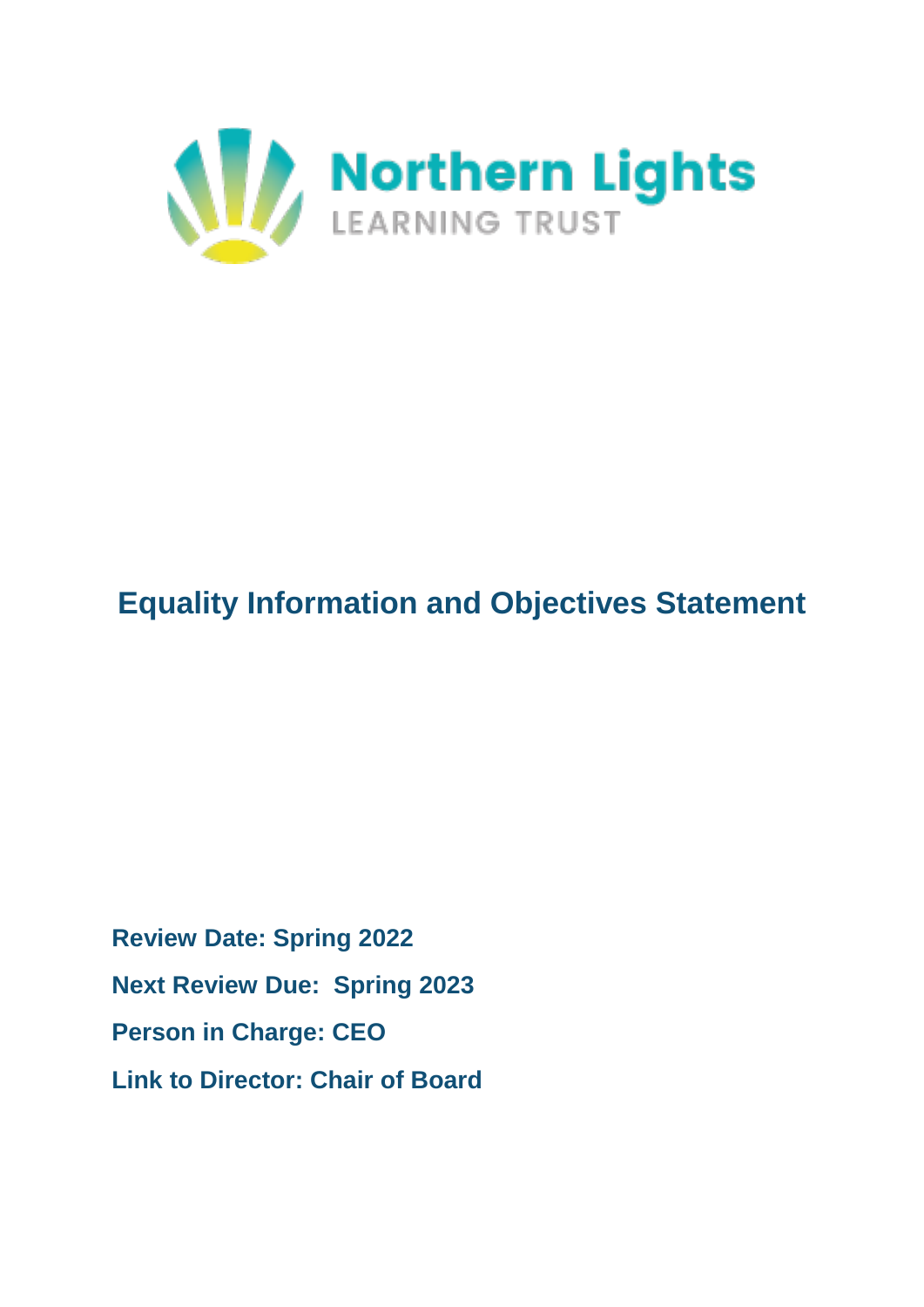### **Northern Lights Learning Trust**

### **Signed off by: Chair of Board**

### **Date from: Spring 22**

### **Review Date: Spring 23**

#### **Pastoral Care/Spiritual Development**

The quality of relationships between all members of school staff and pupils, and the relationship with parents and carers is the area that is most commonly associated with the ethos of the schools in our Trust. It is expressed in the terms of sharing and caring. In the Church schools in our Trust, we follow the teachings of:

 'Love your neighbour as yourself' – Matthew 22:39. 'This is my commandment: love each other' - John 15:17.

In our schools we believe every pupil is an individual who is valued for who they are.

We have a series of overlapping networks of relationships, which includes governors, staff, children, parents, church members, and members of the community which the school seeks to serve. Our pastoral work will strive to meet the significant challenge to create and maintain such networks including in our Church schools in ways which reflect the Gospel. Those who are in leadership roles, which includes all who have a particular responsibility, ensure that by their personal example they set the highest standards expected.

It is from this premise that both Christian and spiritual love will pervade all aspects of life at Northern Lights Learning Trust. It will influence how we reward and teach discipline. It will affect how we value work and the achievements of pupils and staff. It will be seen in the way in which the school environments are created and cared for, in the way in which the needs of pupils, parents, and community are met, and in the way in which teaching and non-teaching staff work together effectively as a team. Pastoral care pervades all aspects of school life and therefore will be reflected in the way the schools are organised and the policies are written and implemented.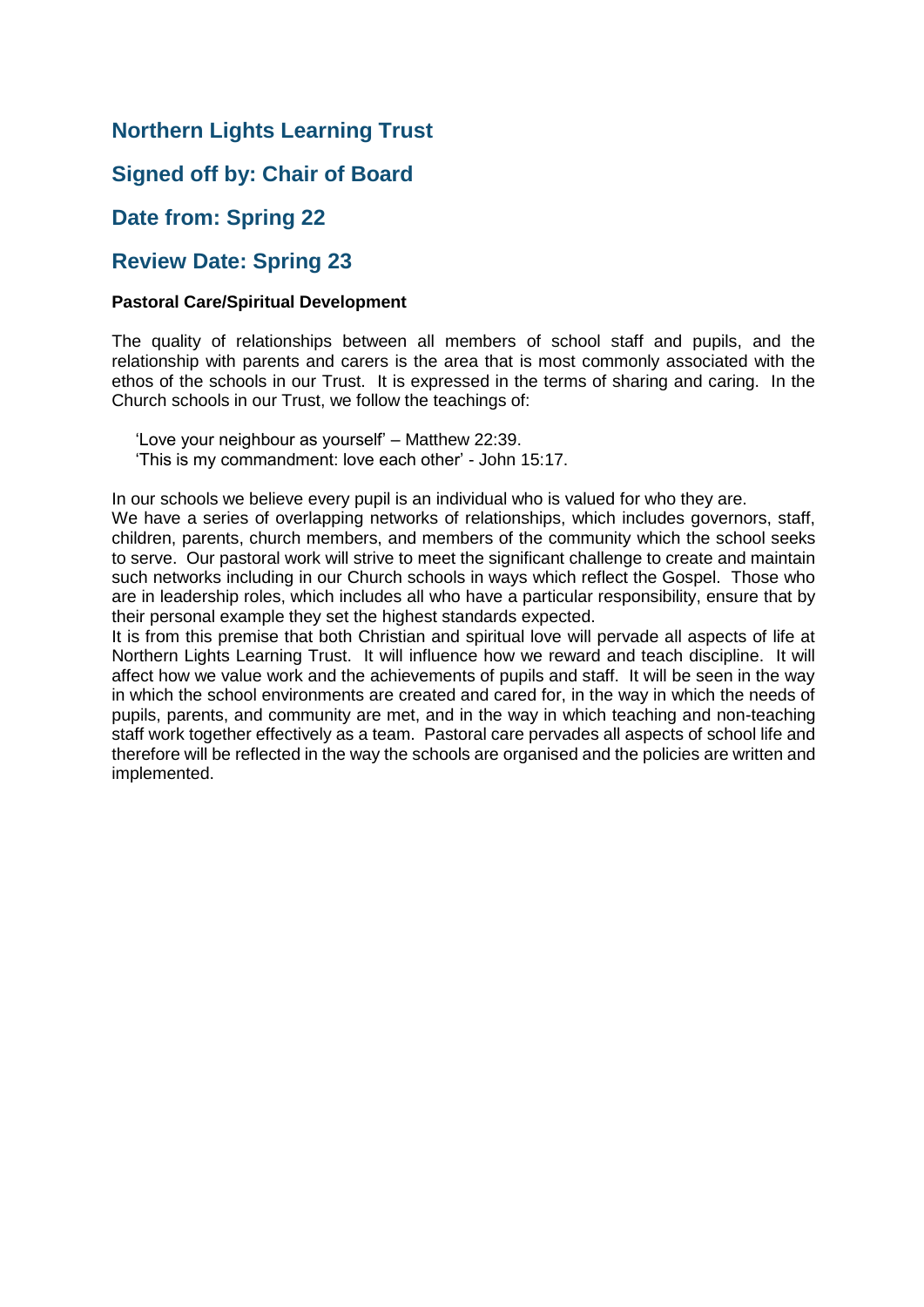# **Equality information and objectives statement**

This Equality information and objective statement will be reviewed every 4 years and was last reviewed spring 2021.

### **Opening statement**

**We welcome our duties under the Equality Act 2010. The Trust's general duties, with regards to equality are:** 

- Eliminating discrimination.
- Fostering good relationships.
- Advancing equality of opportunity.

**We will not discriminate against, harass or victimise any pupil, prospective pupil, or other member of the school community because of their:**

- Sex.
- Age.
- Race.
- Disability.
- Religion or belief.
- Sexual orientation.
- Gender reassignment.
- Pregnancy or maternity.
- Marriage and civil partnership.

We aim to promote pupils' spiritual, moral, social and cultural development, with special emphasis on promoting equality and diversity, and eradicating prejudicial incidents for pupils and staff. Our school is committed to not only eliminating discrimination, but also increasing understanding and appreciation for diversity.

# **Aims to eradicate discrimination**

We believe that a greater level of success from pupils and staff can be achieved by realising the uniqueness of individuals. Creating a prejudice-free environment where individuals feel confident and at ease is a commitment of the school. **This environment will be achieved by:** 

- Being respectful.
- Always treating all members of the school community fairly.
- Developing an understanding of diversity and the benefits it can have.
- Adopting an inclusive attitude.
- Adopting an inclusive curriculum that is accessible to all.
- **Encouraging compassion and open-mindedness.**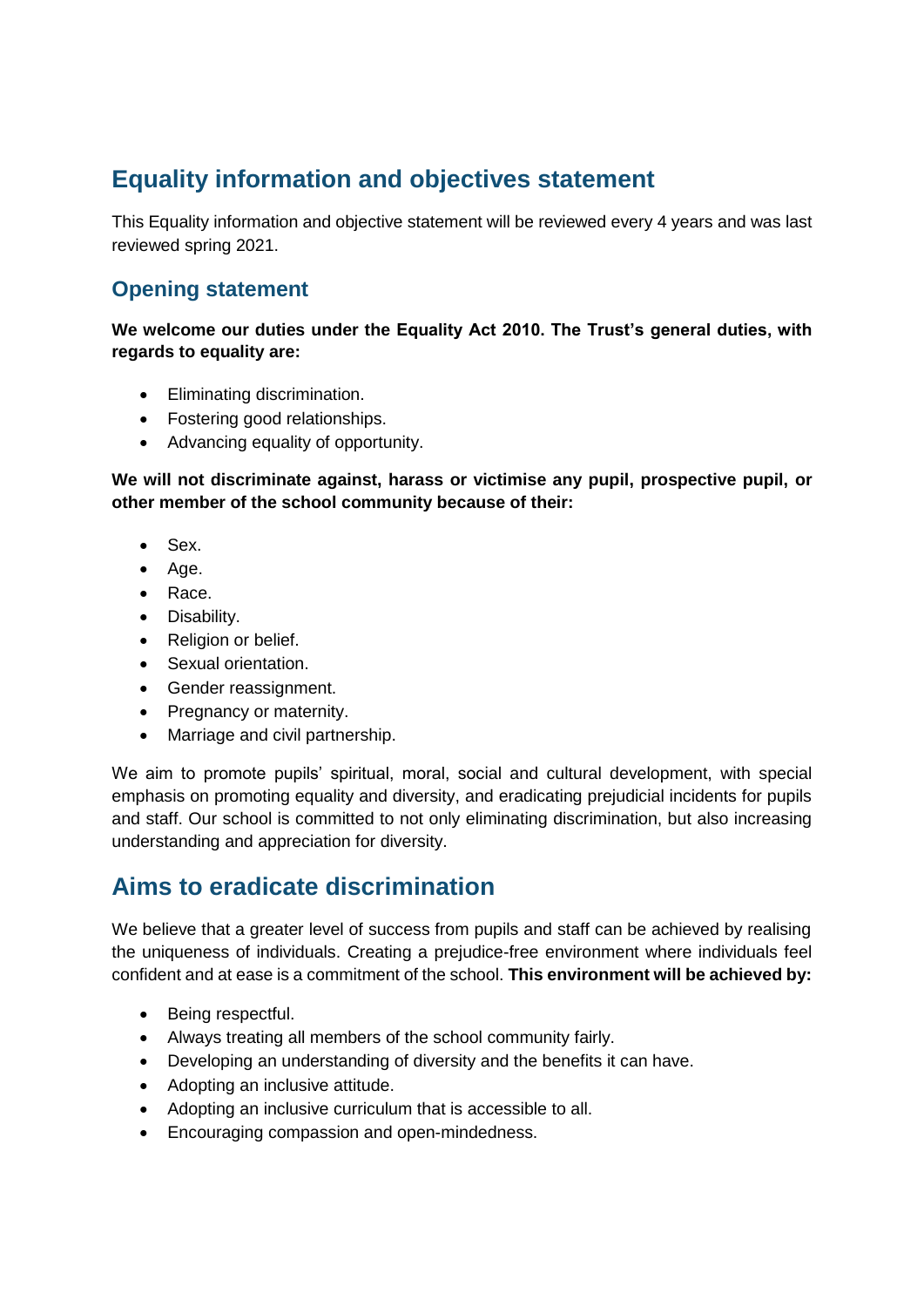We are committed to having a balanced and fair curriculum. We believe that our pupils should be exposed to ideas and concepts that may challenge their understanding, to help ensure that pupils learn to become more accepting and inclusive of others. Challenging and controversial concepts will be delivered in a way that prevents discrimination and promotes inclusive attitudes. We will also respect the right of parents to withdraw their children from certain classes which pose conflicts to their own beliefs.

# **Dealing with prejudice**

We do not tolerate any form of prejudice-related incident. Whether direct or indirect, we treat discrimination against all members of our school with the utmost severity. When an incident is reported, through our thorough reporting procedure, our school is devoted to ensuring appropriate action is taken and a resolution is put into place which is both fair and firm.

#### **Our pupils are taught to be:**

- Understanding of others.
- Celebratory of cultural diversity.
- Eager to reach their full potential.
- Inclusive.
- Aware of what constitutes discriminatory behaviour.

#### **The Trust's employees will not:**

- Discriminate against any member of the school community.
- Treat other members of the school community unfairly.

#### **The Trust's employees will:**

- Promote diversity and equality.
- Encourage and adopt an inclusive attitude.
- Lead by example.

# **Equality and dignity in the workplace**

#### **We do not discriminate against staff with regards to their:**

- Age.
- Disability.
- Gender reassignment.
- Marital or civil partner status.
- Pregnancy or maternity.
- Race.
- Religion or belief.
- Sex.
- Sexual orientation.